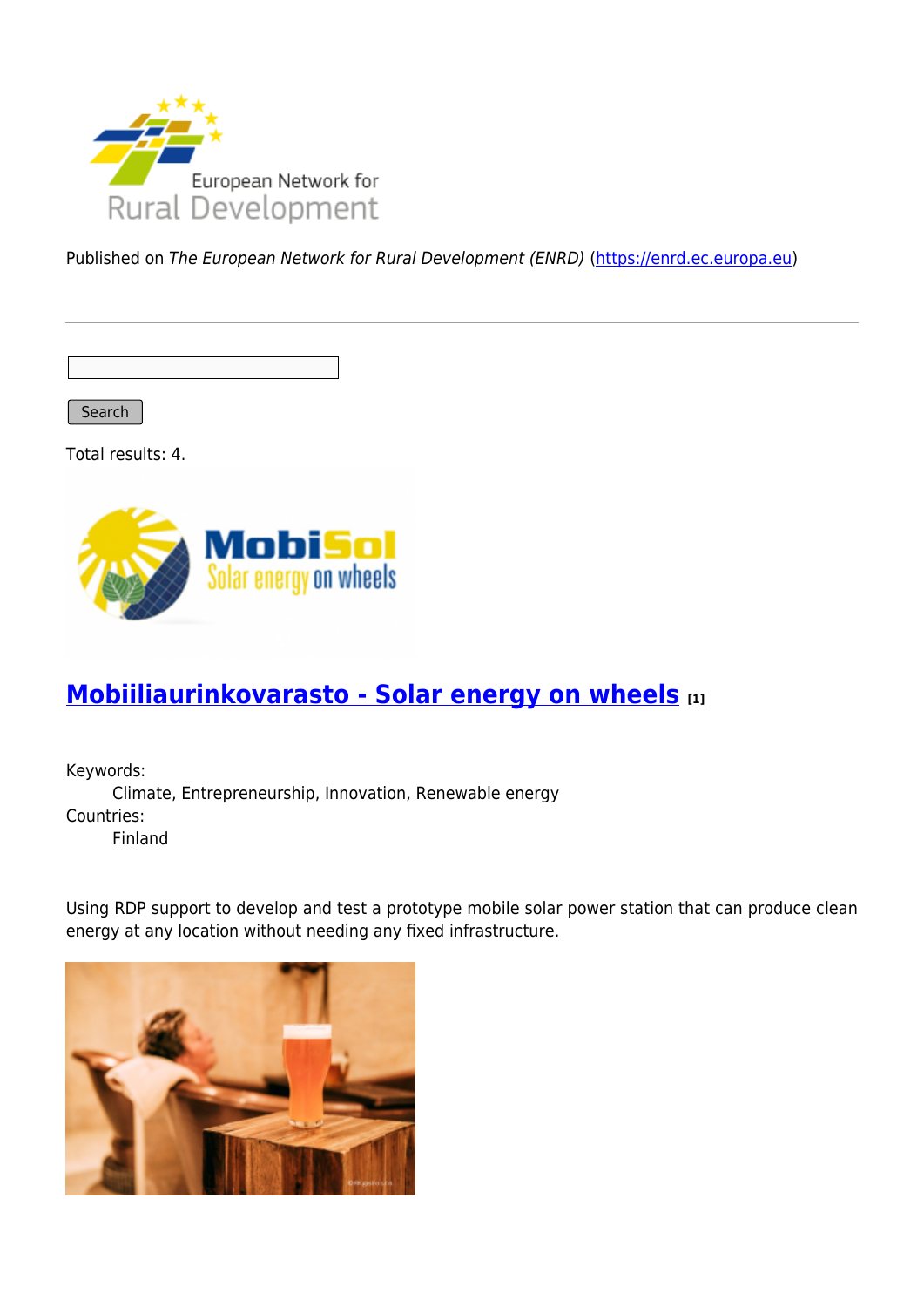# **[High quality pension offering beer wellness services in](https://enrd.ec.europa.eu/projects-practice/high-quality-pension-offering-beer-wellness-services-rajecke-teplice_en) [Rajecke Teplice](https://enrd.ec.europa.eu/projects-practice/high-quality-pension-offering-beer-wellness-services-rajecke-teplice_en) [2]**

Keywords:

Entrepreneurship, Food & Drink, Healthcare, Job creation, Rural business, Rural SMEs, Tourism Countries:

Slovakia

The reconstruction of an old villa to create high quality tourist accommodation offering spa and beer wellness services.



# **[Diversifying a national cultural monument into a recreation](https://enrd.ec.europa.eu/projects-practice/diversifying-national-cultural-monument-recreation-centre_en) [centre](https://enrd.ec.europa.eu/projects-practice/diversifying-national-cultural-monument-recreation-centre_en) [3]**

Keywords: Culture, Diversification, Entrepreneurship, Job creation, Rural SMEs Countries: Slovakia

unique military fortress complex, listed as the national cultural monument, was turned into an attractive recreational and relaxation centre Kortina.



**[A feasibility study to upscale a biocomposite production line](https://enrd.ec.europa.eu/projects-practice/feasibility-study-upscale-biocomposite-production-line_en) [4]**